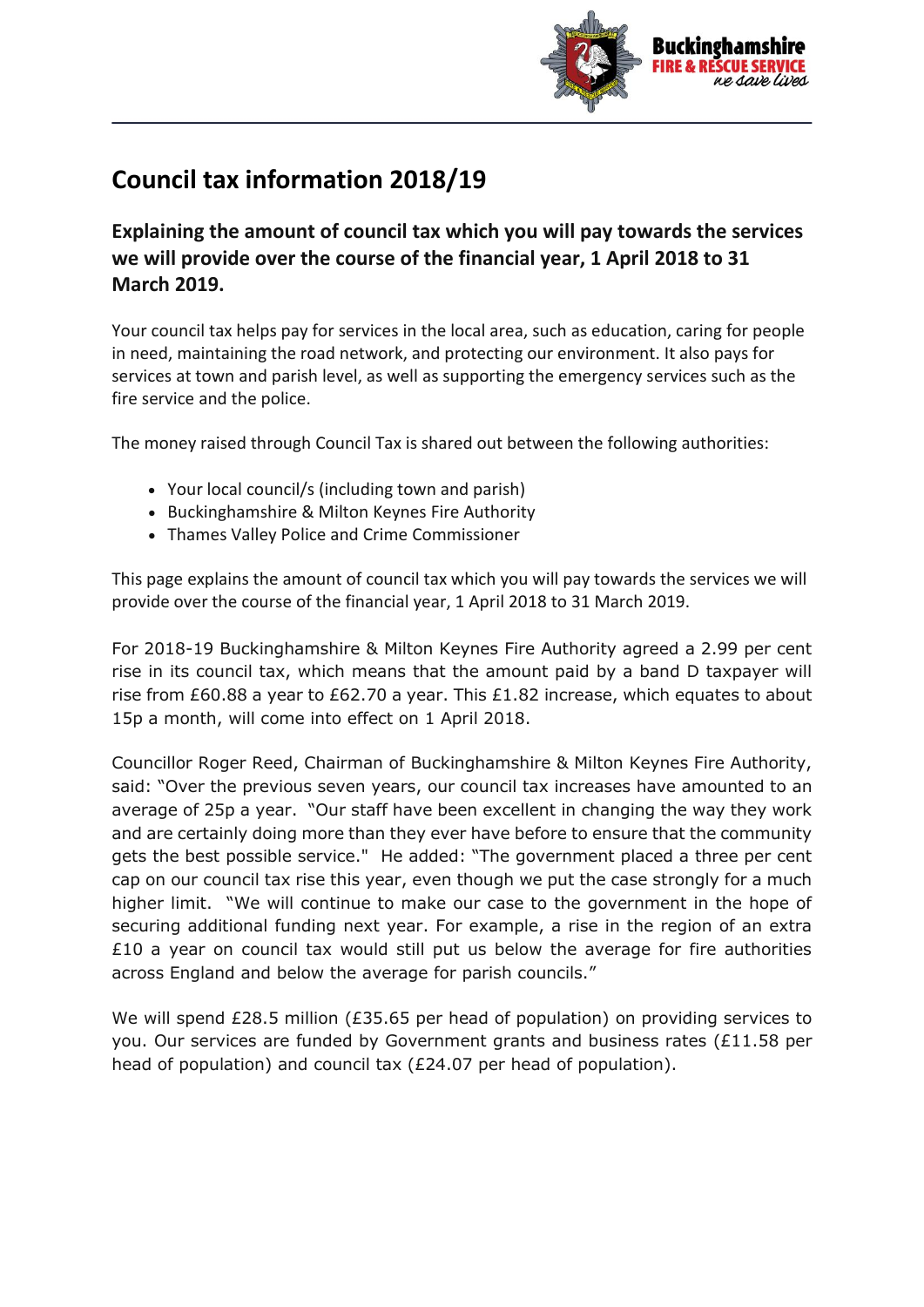Council tax bills in Buckinghamshire and Milton Keynes include the following totals per home to pay for Buckinghamshire Fire & Rescue Service (BFRS) in 2018-19.

 $\mathbf{r}$ 

| <b>Band</b> | <b>Amount</b> |  |  |  |
|-------------|---------------|--|--|--|
| A           | £41.80        |  |  |  |
| B           | £48.77        |  |  |  |
| C           | £55.73        |  |  |  |
| D           | £62.70        |  |  |  |
| E           | £76.63        |  |  |  |
| F           | £90.57        |  |  |  |
| G           | £104.50       |  |  |  |
| Η           | £125.40       |  |  |  |

Less than 4p from every £1 of council tax paid in Buckinghamshire and Milton Keynes goes to Buckinghamshire Fire & Rescue Service. The rest goes towards the cost of services provided by councils and the police.

## **Where the money comes from**

The funding settlement for 2018-19 was announced on 6 February 2018. The table below shows the breakdown of where our funding comes from:

| Table: Where the money comes from        | 2017-18<br>£'000 | 2018-19<br>£'000 |
|------------------------------------------|------------------|------------------|
| Revenue Support Grant and business rates | £8,635           | £8,158           |
| Specific grants                          | £1,074           | £1,097           |
| Council tax                              | £18,327          | £19,237          |
| Use of Reserves                          | £150             | £0               |
| <b>Total</b>                             | £28,186          | £28,492          |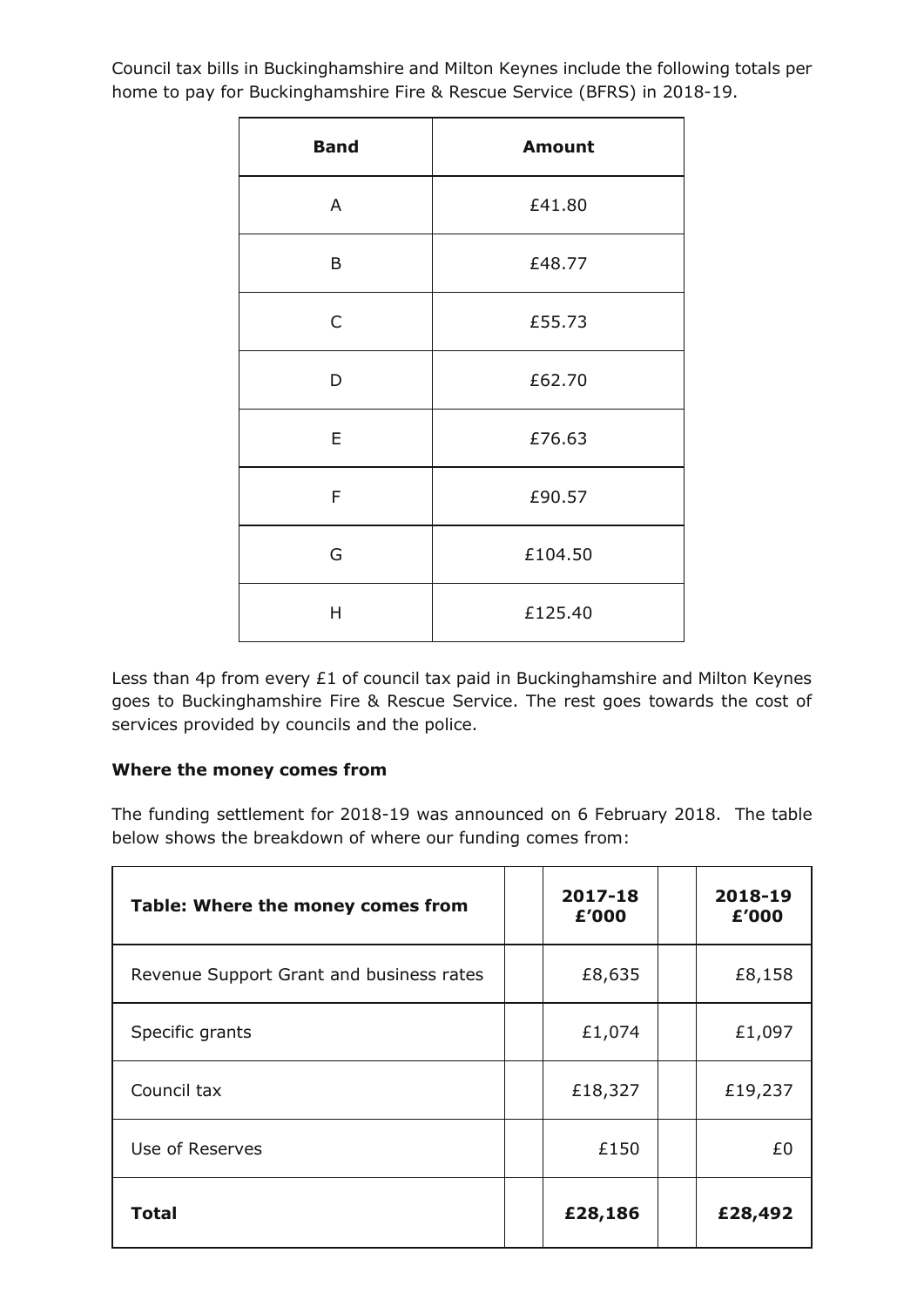## **Where the money goes**

In this challenging financial environment, work continues to achieve a balanced budget, progressing in line with our Public Safety Plan for 2015-20 so that we can carry on as usual without detriment to public safety or emergency responses.

The Fire Authority has taken a number of measures already and plans to do more to ensure that it continues to meet the priorities set out in the Public Safety Plan. For 2018-19 we will continue to make further savings through a number of initiatives, which involve better ways of working and consolidating workforce plans to meet our vision for the longer term. We are investing in more up-to-date technology, new ways of working and are pursuing avenues which aim to share costs with our community partners and other fire authorities.

| Table: Where the money goes   | 2017-18<br>£'000 | 2018-19<br>£'000 |
|-------------------------------|------------------|------------------|
| Employees                     | £19,676          | £20,067          |
| Premises                      | £1,765           | £1,516           |
| Transport                     | £765             | £1,070           |
| Supplies and services         | £2,762           | £3,047           |
| Agency payments               | £1,774           | £1,181           |
| Capital charges               | £2,324           | £2,433           |
| Contributions to reserves     | £0               | £0               |
| Income                        | $-E880$          | $-E822$          |
| <b>Net budget requirement</b> | £28,186          | £28,492          |

Included within employee costs are the National Insurance contributions required by employers, and pension contributions set in accordance with relevant pension schemes regulations.